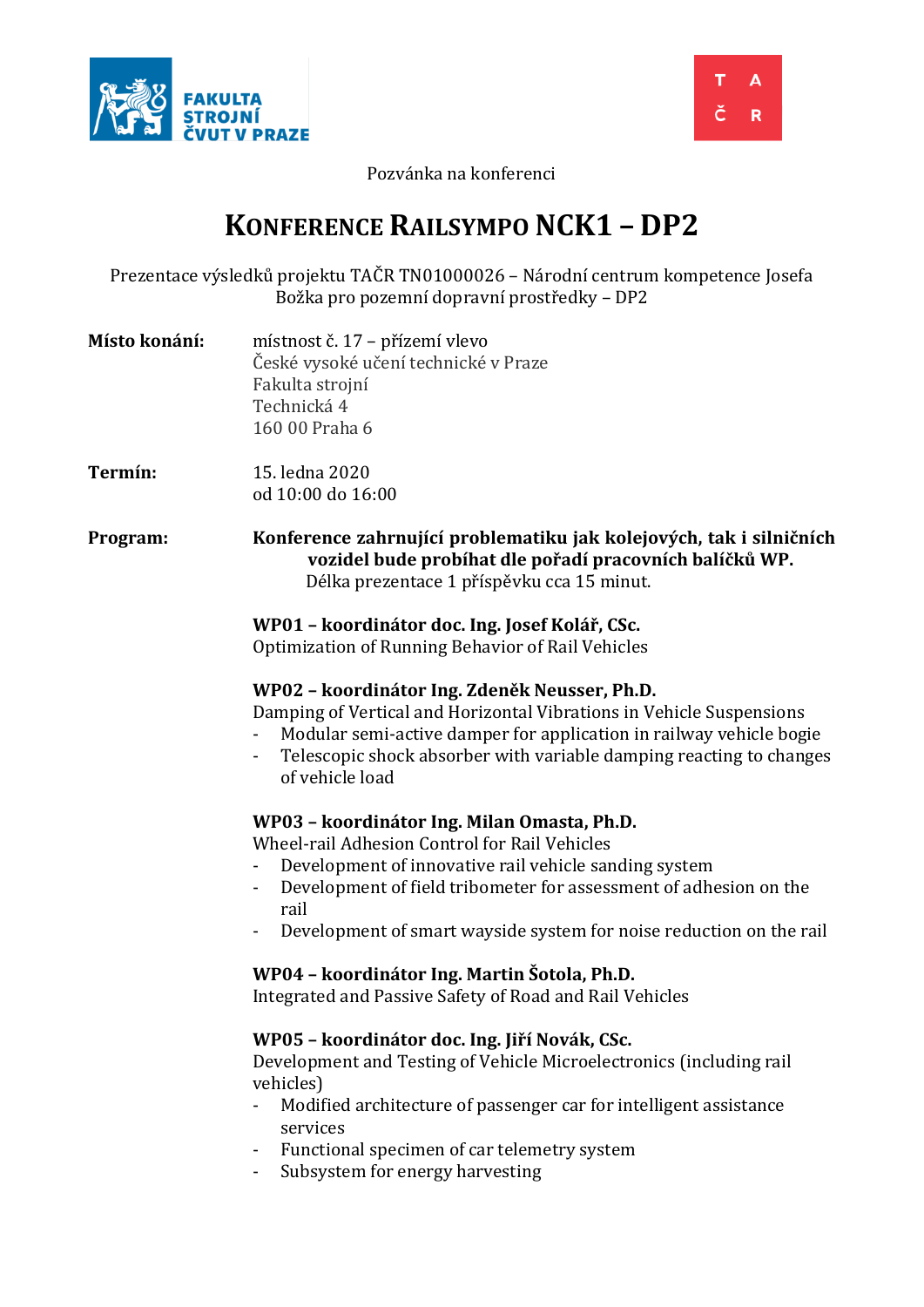



# **WP06 – koordinátor Ing. Vojtěch Klír, Ph.D.**

Novel PEMS - Innovative device to measure Real Drive Emissions from vehicles

#### Přestávka s občerstvením

# **WP07 – koordinátor prof. Ing. Václav Pištěk, DrSc.**

NVH of Road and Off-road Vehicles

- Tractor cabin
- Gears
- Shock absorber
- Door lock system

# **WP08 – koordinátor Ing. Jan Fišer, Ph.D.**

HVAC for Optimal Comfort in Vehicles

#### **WP09 – koordinátor prof. Ing. Bohumil Culek, CSc.**

Vehicle bodies and frames

Design of bus-body, chassis, strength calculations and their calibrations

# **WP10 – koordinátor Ing. Pavel Žlábek, Ph.D.**

New manufacturing technologies and materials

- Thermal sprayed coating with defined sets of parameters to achieve higher resistance to various loading

# **WP11 – koordinátor Ing. Pavel Žlábek, Ph.D.**

Tools and methods for lifecycle monitoring

- Development of monitoring and process system used as source of lifecycle data - Integration of experimental data into multibody vehicle model

#### **WP12 – koordinátor Ing. Pavel Žlábek, Ph.D.**

Optimization of the key design units of new generation vehicles

- Optimized use of high-strength metal materials, composite elements, sandwich structures, hybrid structures and connecting nodes

**Ostatní informace:** Účast na konferenci není zpoplatněna.

Žádáme účastníky konference, aby svou účast potvrdili e-mailem na adresu [vojtech.dybala@fs.cvut.cz](mailto:vojtech.dybala@fs.cvut.cz)